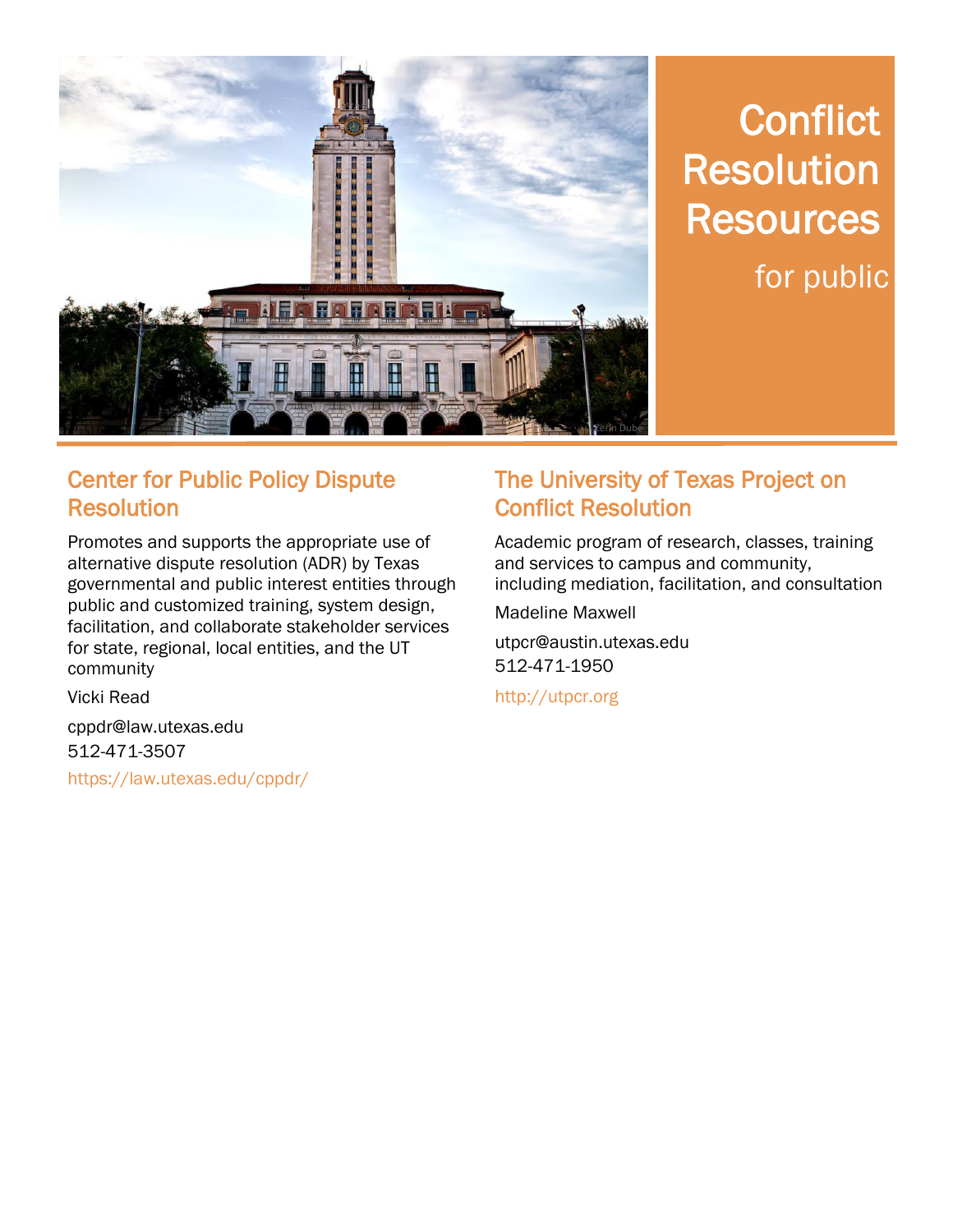

### **Conflict** Resolution **Resources** for students

### Office of University Ombuds

Confidential (Title IX non-mandatory reporter), neutral, and informal resource for students who have concerns or questions about university policies, university bureaucracy, interpersonal conflicts, or conflict resolution techniques.

Student Services Building G1.404 512-471-3825

https://ombuds.utexas.edu/student

#### The University of Texas Project on Conflict Resolution

Academic program of research, classes, training and services to campus and community, including mediation, facilitation, and consultation.

utpcr@austin.utexas.edu 512-471-1950

#### http://utpcr.org

#### Legal Services for Students

Consults students on legal issues, such as renting, criminal charges, traffic tickets, consumer issues, car accidents, and employment law.

Student Services Building 4.400

http://deanofstudents.utexas.edu/lss/

#### Counseling & Mental Health Center

Provides counseling, psychiatric, consultation, and prevention services that facilitate students' academic and life goals and enhance their personal growth and well-being.

Student Services Building 5th Floor 512-471-3515

https://cmhc.utexas.edu/aboutcmhc.html

#### Conflict Management & Dispute Resolution Office, Human **Resources**

Promotes interest and needs-based conflict resolution through neutral and collaborative processes such as mediation, facilitation, customized training, dispute system design, and restorative justice practices.

UTA Building; 3.214 Kimberly.sullivan@austin.utexas.edu 512-471-6638

https://hr.utexas.edu/dispute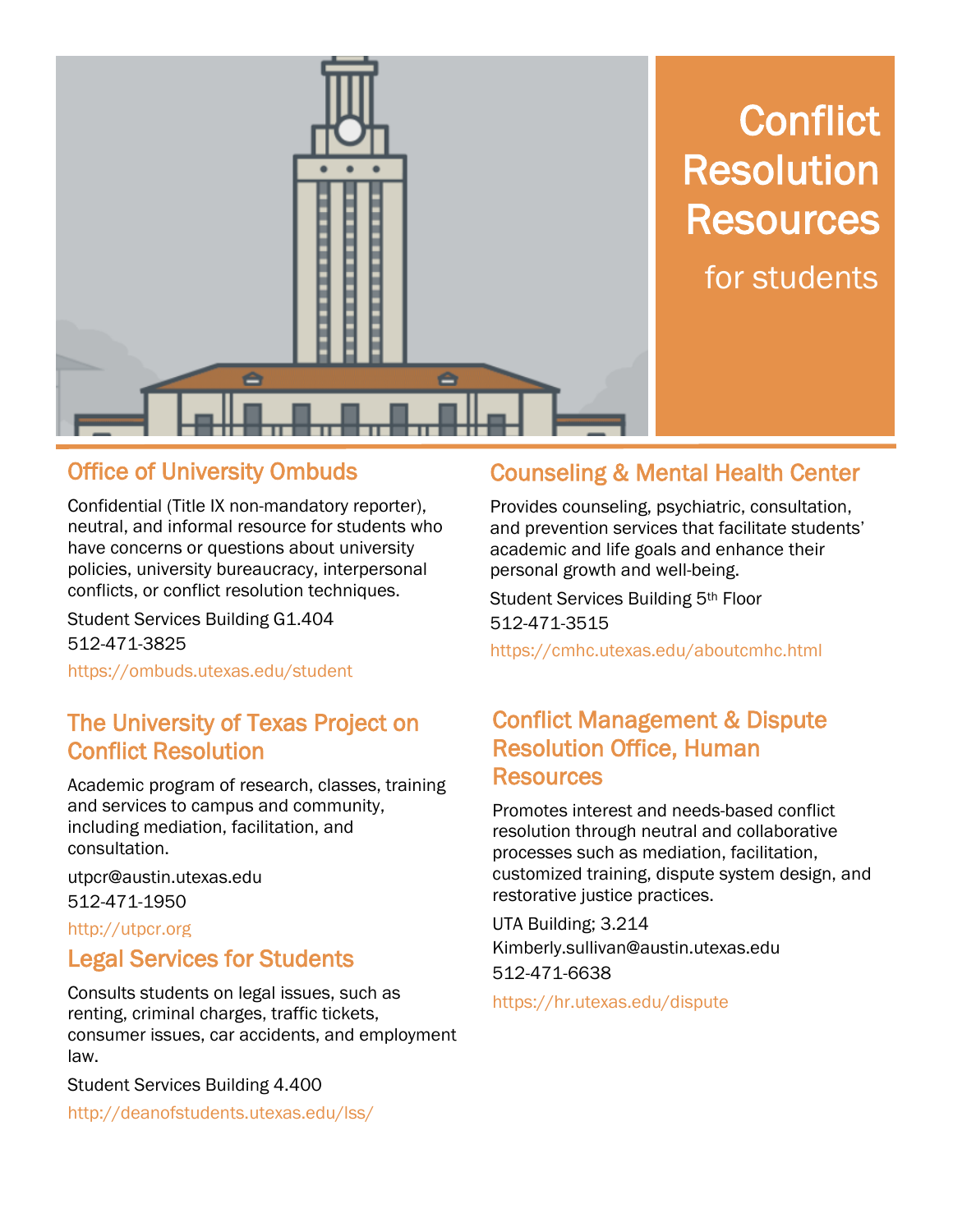

### **Conflict** Resolution **Resources** for staff

### Office of University Ombuds

Confidential (Title IX non-mandatory reporter), neutral, and informal resource for staff who have concerns or questions about university policies, university bureaucracy, interpersonal conflicts, or conflict resolution techniques.

Student Services Building G1.404 512-471-3825

https://ombuds.utexas.edu/staff

#### Employee Assistance Program

Offers a wide range of metal health services, such as confidential counseling for employees and their family members, management consultation, coaching, training, support groups, and community resources and referrals

UTA Building, Suite 2.304 512-471-3366 https://hr.utexas.edu/current/eap

#### Conflict Management & Dispute Resolution Office, Human **Resources**

Administers formal grievance policy for staff and promotes interest and needs-based conflict resolution through neutral and collaborative processes such as mediation, facilitation, communication coaching, customized training, dispute system design, and restorative justice practices.

UTA Building; 3.214 Kimberly.sullivan@austin.utexas.edu 512-471-6638

https://hr.utexas.edu/dispute